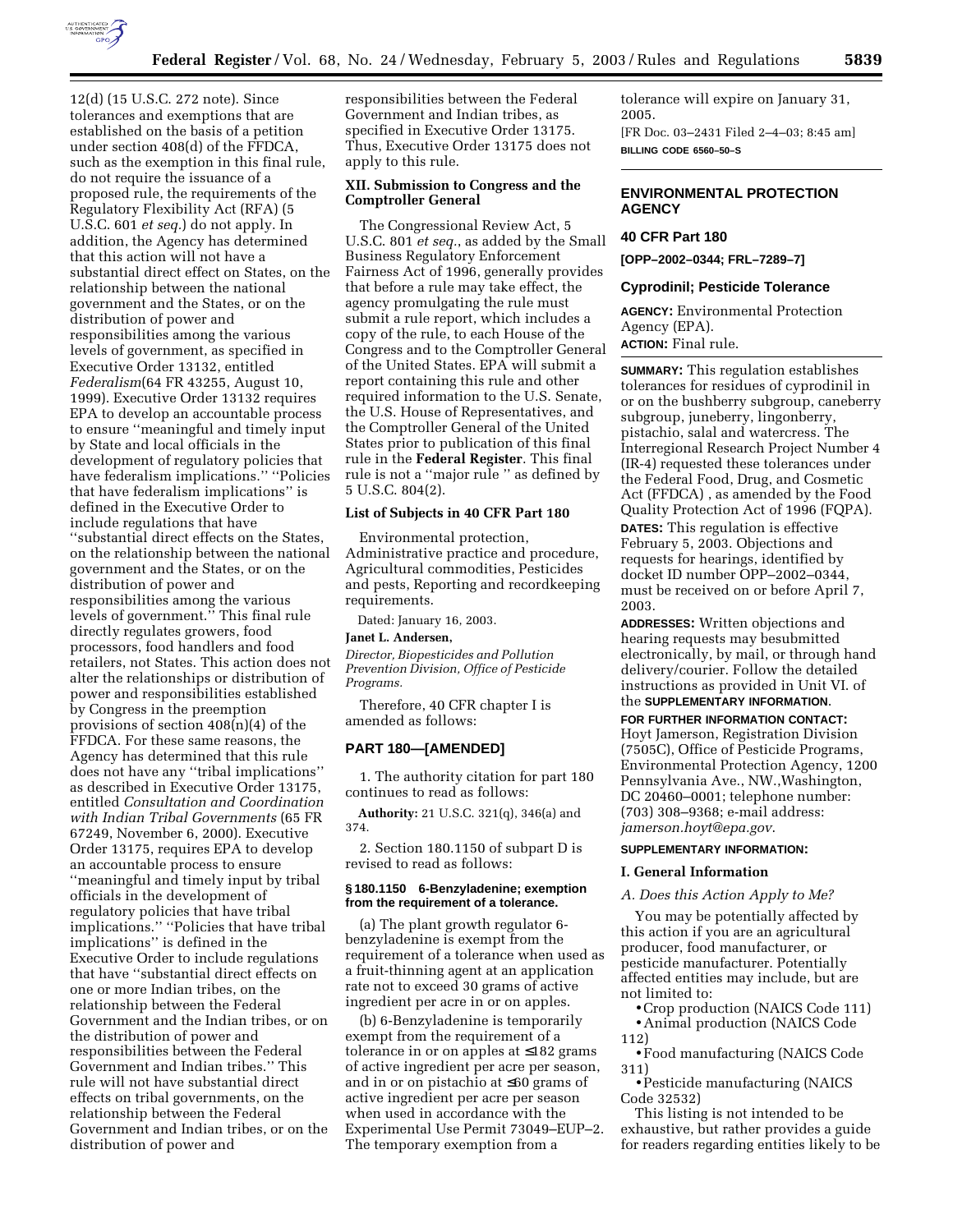affected by this action. Other types of entities not listed in this unit could also be affected. The North American Industrial Classification System (NAICS) codes have been provided to assist you and others in determining whether this action might apply to certain entities. If you have any questions regarding the applicability of this action to a particular entity, consult the person listed under **FOR FURTHER INFORMATION CONTACT**.

## *B. How Can I Get Copies of this Document and Other Related Information?*

1. *Docket*. EPA has established an official public docket for this action under docket identification (ID) number OPP–2002–0344. The official public docket consists of the documents specifically referenced in this action, any public comments received, and other information related to this action. Although a part of the official docket, the public docket does not include Confidential Business Information (CBI) or other information whose disclosure is restricted by statute. The official public docket is the collection of materials that is available for public viewing at the Public Information and Records Integrity Branch (PIRIB), Rm. 119, Crystal Mall #2, 1921 Jefferson Davis Hwy., Arlington, VA. This docket facility is open from 8:30 a.m. to 4 p.m., Monday through Friday, excluding legal holidays. The docket telephone number is (703) 305–5805.

2. *Electronic access*. You may access this **Federal Register** document electronically through the EPA Internet under the ''**Federal Register**'' listings at *http://www.epa.gov/fedrgstr/*. A frequently updated electronic version of 40 CFR part 180 is available at *http:// www.access.gpo.gov/nara/cfr/ cfrhtml*\_*00/Title*\_*40/40cfr180*\_*00.html*, a beta site currently under development. To access the OPPTS Harmonized Guidelines referenced in this document, go directly to the guidelines at *http:// www.epa.gov/opptsfrs/home/ guidelin.htm*.

An electronic version of the public docket is available through EPA's electronic public docket and comment system, EPA Dockets. You may use EPA Dockets at *http://www.epa.gov/edocket/* to submit or view public comments,

access the index listing of the contents of the official public docket, and to access those documents in the public docket that are available electronically. Although not all docket materials may be available electronically, you may still access any of the publicly available docket materials through the docket facility identified in Unit I.B.1. Once in the system, select ''search,'' then key in the appropriate docket ID number.

#### **II. Background and Statutory Findings**

In the **Federal Register** of May 1, 2002 ( 67 FR 21671)(FRL–6833–4), EPA issued a notice pursuant to section 408 of FFDCA, 21 U.S.C. 346a, as amended by FQPA (Public Law 104–170), announcing the filing of pesticide petitions (PP 2E6359, 2E6365, 2E6377 and 2E6393) by IR-4, 681 U.S. Highway #1 South, North Brunswick, NJ 08902– 3390. That notice included a summary of the petitions prepared by Syngenta Crop Protection, Inc., the registrant. There were no comments received in response to the notice of filing.

The petitions requested that 40 CFR 180.532 be amended by establishing tolerances for residues of the fungicide cyprodinil, 4-cyclopropyl- 6-methyl- *N*phenyl-2-pyrimidinamine, in or on the caneberry subgroup at 10.0 parts per million (ppm) (2E6393), watercress at 20 ppm (2E6365), pistachio at 0.07 ppm (2E6377) and the bushberry subgroup, lingonberry, juneberry, and salal, at 3.0 ppm (2E6359). IR-4 subsequently revised the petition to propose the following tolerances for cyprodinil residues in or on the caneberry subgroup at 10.0 parts per million (ppm), watercress at 20 ppm, pistachio at 0.10 ppm and the bushberry subgroup, lingonberry, juneberry, and salal, at 3.0 ppm.

Section 408(b)(2)(A)(i) of the FFDCA allows EPA to establish a tolerance (the legal limit for a pesticide chemical residue in or on a food) only if EPA determines that the tolerance is ''safe.'' Section 408(b)(2)(A)(ii) of the FFDCA defines ''safe'' to mean that''there is a reasonable certainty that no harm will result from aggregate exposure to the pesticide chemical residue, including all anticipated dietary exposures and all other exposures for which there is reliable information.'' This includes exposure through drinking water and in residential settings, but does not include occupational exposure. Section 408(b)(2)(C) of the FFDCA requires EPA to give special consideration to exposure of infants and children to the pesticide chemical residue in establishing a tolerance and to ''ensure that there is a reasonable certainty that no harm will result to infants and children from aggregate exposure to the pesticide chemical residue....''

EPA performs a number of analyses to determine the risks from aggregate exposure to pesticide residues. For further discussion of the regulatory requirements of section 408 of the FFDCA and a complete description of the risk assessment process, see the final rule on Bifenthrin Pesticide Tolerances (62 FR 62961, November 26, 1997) (FRL–5754–7).

### **III. Aggregate Risk Assessment and Determination of Safety**

Consistent with section 408(b)(2)(D) of the FFDCA, EPA has reviewed the available scientific data and other relevant information in support of this action. EPA has sufficient data to assess the hazards of and to make a determination on aggregate exposure, consistent with section  $408(b)(2)$  of the FFDCA, for a tolerance for residues of cyprodinil on the caneberry subgroup at 10.0 parts per million (ppm), watercress at 20 ppm, pistachio at 0.10 ppm and the bushberry subgroup, lingonberry, juneberry, and salal, at 3.0 ppm. EPA's assessment of exposures and risks associated with establishing the tolerance follows.

# *A. Toxicological Profile*

EPA has evaluated the available toxicity data and considered its validity, completeness, and reliability as well as the relationship of the results of the studies to human risk. EPA has also considered available information concerning the variability of the sensitivities of major identifiable subgroups of consumers, including infants and children. The nature of the toxic effects caused by cyprodinil are discussed in Table 1 of this unit as well as the no observed adverse effect level (NOAEL) and the lowest observed adverse effectlevel (LOAEL) from the toxicity studies reviewed.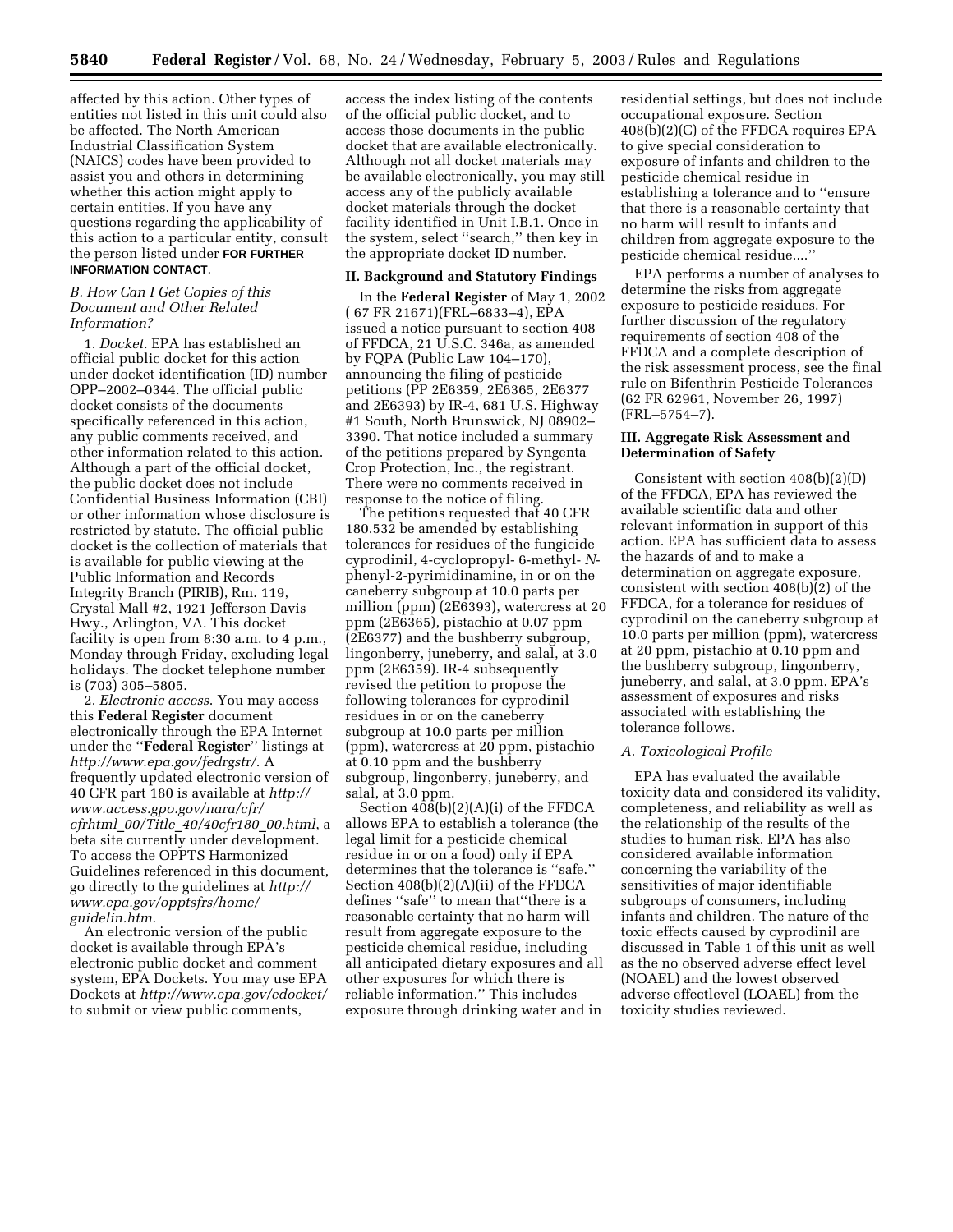| Guideline No.         | Study Type                                      | Results                                                                                                                                                                                                                                                                                                                                                                                |  |  |  |
|-----------------------|-------------------------------------------------|----------------------------------------------------------------------------------------------------------------------------------------------------------------------------------------------------------------------------------------------------------------------------------------------------------------------------------------------------------------------------------------|--|--|--|
| 870.3100              | 90-Day oral toxicity mouse                      | NOAEL = 73.3/103 (male/female (m/f)) milligram/kilogram/<br>day (mg/kg/day)<br>$LOAEL = 257/349$<br>(m/f) mg/kg/day<br>based<br>on<br>histopathological changes in the liver (m/f)                                                                                                                                                                                                     |  |  |  |
| 870.3100              | 90-Day oral toxicity rat                        | $NOAEL = 3.14 (mg/kg/day)$<br>$LOAEL = 19 mg/kg/day$ based on increasedtubular kidney<br>lesions in males                                                                                                                                                                                                                                                                              |  |  |  |
| 870.3150              | 90-Day oral-toxicity - dog                      | $NOAEL = 210/232$ (m/f) mg/kg/day<br>LOAEL = 560/581 mg/kg/day based on lowerbody-weight<br>gains and decreased food consumption inboth sexes                                                                                                                                                                                                                                          |  |  |  |
| 870.3200              | Carcinogenicity - mice                          | $NOAEL = 16.1 mg/kg/day$<br>LOAEL = $212.4$ mg/kg/day based on a dose-related in-<br>crease in the incidence of focal and multifocal<br>hyperplasia of the exocrine pancreas in males<br>No evidence of carcinogenicity                                                                                                                                                                |  |  |  |
| 870.3700              | Prenatal developmental - rat                    | Maternal NOAEL = 200 mg/kg/day<br>LOAEL = 1,000 mg/kg/day based on lower body-weight/<br>body-weight gain and reduced food consumption<br>Developmental NOAEL = 200 mg/kg/day<br>LOAEL = 1,000 mg/kg/day based on lowermean fetal<br>weights and increased incidence of delayedossification                                                                                            |  |  |  |
| 870.3700              | Prenatal developmental - rabbit                 | Maternal NOAEL = 150 mg/kg/day<br>$LOAEL = 400$ mg/kg/day based on decreasedbody-weight<br>gain<br>Developmental NOAEL = 150 mg/kg/day<br>$LOAEL = 400$ mg/kg/day based on slight increase of lit-<br>ters showing extra (13th) ribs                                                                                                                                                   |  |  |  |
| 870.3800              | Reproduction and fertility effects - rat        | Parental/Systemic NOAEL = 81 mg/kg/day<br>LOAEL = $326$ mg/kg/day based on lowerbody-weights in<br>the F <sub>0</sub> females during the pre-matingperiod.<br>Reproductive/Developmental NOAEL = 81mg/kg/day<br>LOAEL = 326 mg/kg/day based on decreasedpup weights<br>$(F_1$ and $F_2)$                                                                                               |  |  |  |
| 870.4100              | Chronic toxicity dogs                           | NOAEL = 65.63/67.99 (m/f) mg/kg/day<br>LOAEL = $449.25/446.3$ (m/f) mg/kg/day based on lower<br>body-weight gains and decreased food consumption<br>and food efficiency                                                                                                                                                                                                                |  |  |  |
| 870.4300              | Chronic toxicity/Carcinogenicity(feeding) - rat | $NOAEL = 2.7 mg/kg/day$<br>LOAEL = $35.6$ mg/kg/day based on degenerative liver le-<br>sions (spongiosis hepatis) in males<br>No evidence of carcinogenicity                                                                                                                                                                                                                           |  |  |  |
| 870.5265 and 870.5100 | <b>Gene Mutation</b>                            | In a reverse gene mutation assay with Salmonella<br>typhimurium/Escherichia coli, cyprodinil was negative<br>up to concentrations ( $\geq$ 1,250 µg/plate +/-S9) that pro-<br>duced reproducible cytotoxicity for the majority of<br>strains. Compound insolubility was reported at ≥313 µg/<br>plate.                                                                                 |  |  |  |
| 870.5300              | <b>Gene Mutation</b>                            | In a Chinese hamster V79 cell HGPRT forward gene mu-<br>tation assay, cyprodinil was negative up to cytotoxic<br>concentrations (≥96.0 μg/mL with S9) (≥24 μg/mL with-<br>out S9).                                                                                                                                                                                                     |  |  |  |
| 870.5375              | Cytogenetics/In vitro Chromosomal Aberration    | In an <i>in vitro</i> assay for chromosome aberrations in Chi-<br>nese hamster ovary (CHO) cells, cyprodinil gave nega-<br>tive results up tocytotoxic concentrations ( $\geq$ 50 µg/mL<br>without S9, 18- or 42-hour cell harvest or $\geq$ 25 µg/mL<br>with S9, 18-hour cell harvest) or to the highest sub-<br>cytotoxic concentration (50 µg/mL with S9, 42-hour cell<br>harvest). |  |  |  |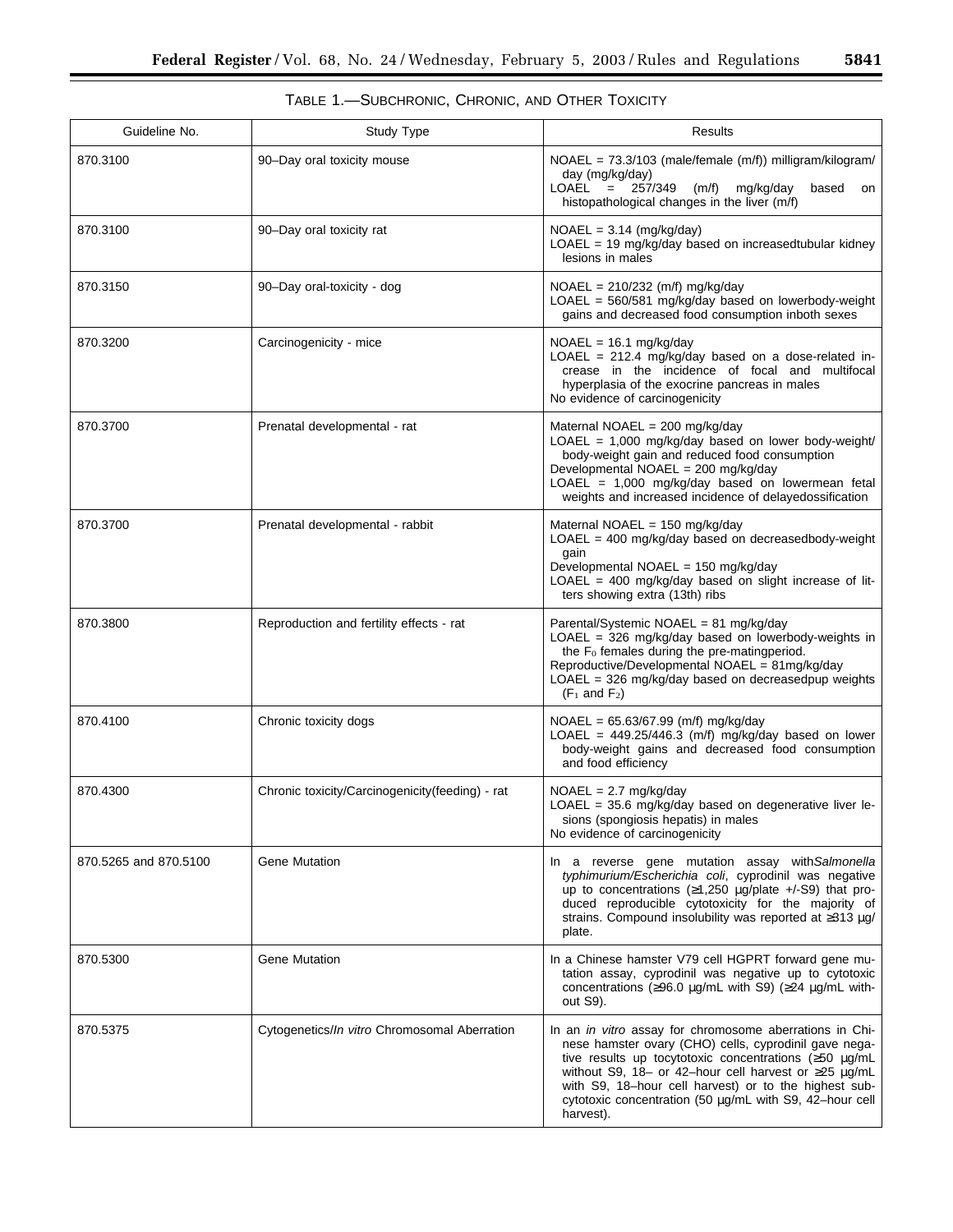| Guideline No. | Study Type                                            | <b>Results</b>                                                                                                                                                                                                                                                                                                                                                                                                                                                                                                                                                                                                                                                                                                                                                                                                                                                                                                                                                                                                                                                                                                                                                                                                                                                                                                                                                                                                                     |
|---------------|-------------------------------------------------------|------------------------------------------------------------------------------------------------------------------------------------------------------------------------------------------------------------------------------------------------------------------------------------------------------------------------------------------------------------------------------------------------------------------------------------------------------------------------------------------------------------------------------------------------------------------------------------------------------------------------------------------------------------------------------------------------------------------------------------------------------------------------------------------------------------------------------------------------------------------------------------------------------------------------------------------------------------------------------------------------------------------------------------------------------------------------------------------------------------------------------------------------------------------------------------------------------------------------------------------------------------------------------------------------------------------------------------------------------------------------------------------------------------------------------------|
| 870.5395      | Cytogenetics/ <i>In vivo</i> bone marrow micronucleus | In an <i>in vivo</i> bone marrow micronucleus assay, cyprodinil<br>was negative when administered orally (gavage) at<br>5,000 mg/kg(HDT) to both sexes of Tif:MAGF mice. No<br>signs of overt toxicity or clear evidence of cytotoxicity<br>for the target organ were noted at any dose or sacrifice<br>time.                                                                                                                                                                                                                                                                                                                                                                                                                                                                                                                                                                                                                                                                                                                                                                                                                                                                                                                                                                                                                                                                                                                      |
| 870.5550      | Unscheduled DNA Synthesis                             | In an Unscheduled DNA Synthesis (UDS) assay in primary<br>rat hepatocytes, cyprodinil was negative up to a<br>cytotoxic concentration (80µg/mL).                                                                                                                                                                                                                                                                                                                                                                                                                                                                                                                                                                                                                                                                                                                                                                                                                                                                                                                                                                                                                                                                                                                                                                                                                                                                                   |
| 870.7485      | Metabolism and pharmacokinetics                       | Single oral doses (0.5 or 100 mg/kg bw) of phenyl or<br>pyrimidyl-radiolabelled cyprodinil (purity ≥98%) were ad-<br>ministered toTif:RAIf(SPF) rats, with one low-dose<br>group receiving unlabelled cyprodinil (purity ≥99%) for 2<br>weeks prior to treatment with radiolabelled compound.<br>Absorption was very rapid (tcmax= 0.3 hours) with rapid<br>clearance (tcmax/2=1.2 hours). A minimum of 75% of<br>the administered dose was absorbed. Excretion was<br>rapid and almost complete, with urine as the principle<br>route of excretion (48-68%), and >90%of the adminis-<br>tered dose detected in the urine and feces within 48<br>hours. Excretion, distribution and metabolite profiles<br>essentially<br>independent of dose<br>level.<br>were<br>pretreatment, and type of label, although there were<br>some quantitative differences sex-dependent qualitative<br>differences in two urinary metabolite fractions.                                                                                                                                                                                                                                                                                                                                                                                                                                                                                             |
| 870.7485      | Metabolism and pharmacokinetics                       | Excreta (Group D1 and D2) and bile (Group G1) from<br>radiolabelled cyprodinil-treated Tif:RAIf(SPF) rats were<br>used to characterize, isolateand identify cyprodinil me-<br>tabolites. Eleven metabolites were isolated from urine,<br>feces and bile, and the metabolic pathways in the rat<br>were proposed. All urinary and biliary metabolites (with<br>the exception of 7U) were conjugated with glucuronic<br>acid or sulfonated, and excreted. Cyprodinil was<br>almostcompletely metabolized by hydroxylation of the<br>phenyl ring (position 4) or pyrimidine ring (position 5),<br>followed by conjugation. An alternative pathwayinvolved<br>oxidation of the phenyl ring followed by glucuronic acid<br>conjugation. A quantitative sex difference was observed<br>with respect to sulfonation of the major metabolite that<br>formed 6U. The monosulfate metabolite (1U) was pre-<br>dominant in females, whereas equal amounts of mono-<br>and disulfate (6U) conjugates were noted in males.<br>Most of the significant metabolites in feces were<br>exocons of biliary metabolites (2U, 3U, 1G). These<br>were assumed to be deconjugated in the intestines,<br>partially reabsorbed into the generalcirculation, con-<br>jugated again, and eliminated renally. The major meta-<br>bolic pathways of cyprodinil were not significantly influ-<br>enced by the dose, treatment regimen, or sex of the<br>animal. |

#### *B. Toxicological Endpoints*

The dose at which no adverse effects are observed (the NOAEL) from the toxicology study identified as appropriate for use in risk assessment is used to estimate the toxicological level of concern (LOC). However, the lowest dose at which adverse effects of concern are identified (the LOAEL) is sometimes used for risk assessment if no NOAEL was achieved in the toxicology study selected. An uncertainty factor (UF) is applied to reflect uncertainties inherent in the extrapolation from laboratory

animal data to humans and in the variations in sensitivity among members of the human population as well as other unknowns. An UF of 100 is routinely used, 10X to account for interspecies differences and 10X for intraspecies differences.

For dietary risk assessment (other than cancer) the Agency uses the UF to calculate an acute or chronic reference dose (acute RfD or chronic RfD) where the RfD is equal to the NOAEL divided by the appropriate UF (RfD = NOAEL/ UF). Where an additional safety factor

(SF) is retained due to concerns unique to the FQPA, this additional factor is applied to the RfD by dividing the RfD by such additional factor. The acute or chronic Population Adjusted Dose (aPAD or cPAD) is a modification of the RfD to accommodate this type of FQPA SF.

For non-dietary risk assessments (other than cancer) the UF is used to determine the LOC. For example, when 100 is the appropriate UF (10X to account for interspecies differences and 10X for intraspecies differences) the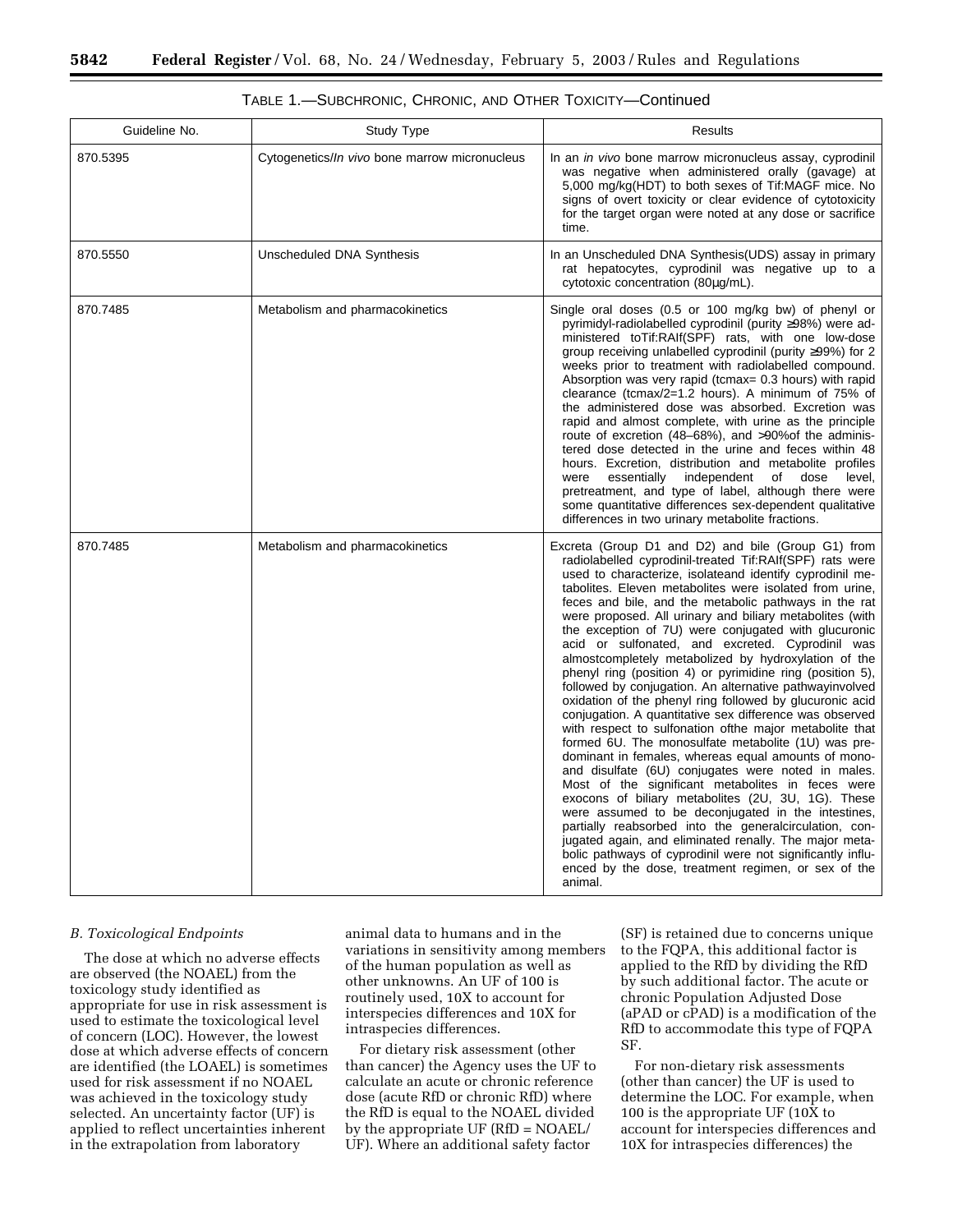LOC is 100. To estimate risk, a ratio of the NOAEL to exposures (margin of exposure (MOE) = NOAEL/exposure) is calculated and compared to the LOC.

The linear default risk methodology  $(Q^*)$  is the primary method currently used by the Agency to quantify carcinogenic risk. The Q\* approach assumes that any amount of exposure will lead to some degree of cancer risk. A Q\* is calculated and used to estimate risk which represents a probability of occurrence of additional cancer cases (e.g., risk is expressed as 1 x 10-6 or one in a million). Under certain specific circumstances, MOE calculations will be used for the carcinogenic risk assessment. In this non-linear approach, a ''point of departure'' is identified below which carcinogenic effects are not expected. The point of departure is typically a NOAEL based on an

endpoint related to cancer effects though it may be a different value derived from the dose response curve. To estimate risk, a ratio of the point of departure to exposure  $(MOE<sub>cancer</sub> = point$ of departure/exposures) is calculated. A summary of the toxicological endpoints for cyprodinil used for human risk assessment is shown in Table 2 of this unit:

TABLE 2.—SUMMARY OF TOXICOLOGICAL DOSE AND ENDPOINTS FOR CYPRODINIL FOR USE IN HUMAN RISK ASSESSMENT

| <b>Exposure Scenario</b>                     | Dose Used in Risk As-<br>sessment, UF                                                   | FQPA SF and Endpoint for Risk As-<br>sessment                        | Study and Toxicological Effects                                                                                                                        |
|----------------------------------------------|-----------------------------------------------------------------------------------------|----------------------------------------------------------------------|--------------------------------------------------------------------------------------------------------------------------------------------------------|
| Acute Dietary females 13-<br>50 years of age | Developmental NOAEL =<br>150 mg/kg/day<br>$UF = 100$<br>Acute $RfD = 1.5$ mg/kg/<br>dav | $FQPA SF = 1X$<br>$aPAD$ = acute RfD ÷ FQPA SF = 1.5<br>mg/kg/day    | Developmental Toxicity - rabbit<br>Developmental LOAEL = $400 \text{ mg/kg/day}$<br>based on slight increase of litters<br>showing extra ribs (13th).  |
| Chronic Dietary all popu-<br>lations         | $NOAEL = 2.7$<br>$UF = 100$<br>Chronic $RfD = 0.03$ mg/kg/<br>day                       | FOPA SF = $1X$<br>$cPAD =$ chronic RfD ÷ FQPA SF = 0.03<br>mg/kg/day | 2-Year Chronic Toxicity/Carcinogenicity-<br>rat<br>$LOAEL = 35.6$ mg/kg/day based on de-<br>generative liver lesions (spongiosis<br>hepatis) in males. |
| Cancer (oral, dermal, inha-<br>lation)       |                                                                                         | Classification: "not likely to be carcinogenic tohumans"             |                                                                                                                                                        |

\* The reference to the FQPA SF refers to any additional SF retained due to concerns unique tothe FQPA.

#### *C. Exposure Assessment*

1. *Dietary exposure from food and feed uses*. Tolerances have been established (40 CFR 180.352) for the residues of cyprodinil, in or on a variety of raw agricultural commodities. Risk assessments were conducted by EPA to assess dietary exposures from cyprodinil in food as follows:

i. *Acute exposure*. Acute dietary risk assessments are performed for a fooduse pesticide if a toxicological study has indicated the possibility of an effect of concern occurring as a result of a one day or single exposure. The Dietary Exposure Evaluation Model (DEEM®) analysis evaluated the individual food consumption as reported by respondents in the USDA insert 1989– 1992 nationwide Continuing Surveys of Food Intake by Individuals (CSFII) and accumulated exposure to the chemical for each commodity. The following assumptions were made for the acute exposure assessments: 100% crop treated (PCT) and tolerance-level residues for cyprodinil on all treated crops. This assessment was a Tier I analysis. However, the only acute endpoint identified was for the population subgroup females 13–50 years old based on a slight increase of litters showing extra ribs (13th). No effects that could be attributed to a single exposure were observed (no end point was chosen) for any other

population subgroup, including the general U.S. population; therefore, an acute dietary assessment for the general U.S. population or other subgroups was not conducted.

ii. *Chronic exposure*. In conducting this chronic dietary risk assessment the Dietary Exposure Evaluation Model (DEEM®) analysis evaluated the individual food consumption as reported by respondents in the USDA 1989–1992 nationwide Continuing Surveys of Food Intake by Individuals (CSFII) and accumulated exposure to the chemical for each commodity. The following assumptions were made for the chronic exposure assessments: 100% crop treated (PCT) and tolerancelevel residues for cyprodinil on all treated crops. This assessment was a Tier I analysis.

2. *Dietary exposure from drinking water*. The Agency lacks sufficient monitoring exposure data to complete a comprehensive dietary exposure analysis and risk assessment for cyprodinil in drinking water. Because the Agency does not have comprehensive monitoring data, drinking water concentration estimates are made by reliance on simulation or modeling taking into account data on the physical characteristics of cyprodinil.

The Agency uses the Generic Estimated Environmental Concentration

(GENEEC) or the Pesticide Root Zone/ Exposure Analysis Modeling System (PRZM/EXAMS) to estimate pesticide concentrations in surface water and SCI-GROW, which predicts pesticide concentrations in groundwater. In general, EPA will use GENEEC (a tier 1 model) before using PRZM/EXAMS (a tier 2 model) for a screening-level assessment for surface water. The GENEEC model is a subset of the PRZM/ EXAMS model that uses a specific highend runoff scenario for pesticides. GENEEC incorporates a farm pond scenario, while PRZM/EXAMS incorporate an index reservoir environment in place of the previous pond scenario. The PRZM/EXAMS model includes a percent crop area factor as an adjustment to account for the maximum percent crop coverage within a watershed or drainage basin.

None of these models include consideration of the impact processing (mixing, dilution, or treatment) of raw water for distribution as drinking water would likely have on the removal of pesticides from the source water. The primary use of these models by the Agency at this stage is to provide a coarse screen for sorting out pesticides for which it is highly unlikely that drinking water concentrations would ever exceed human health levels of concern.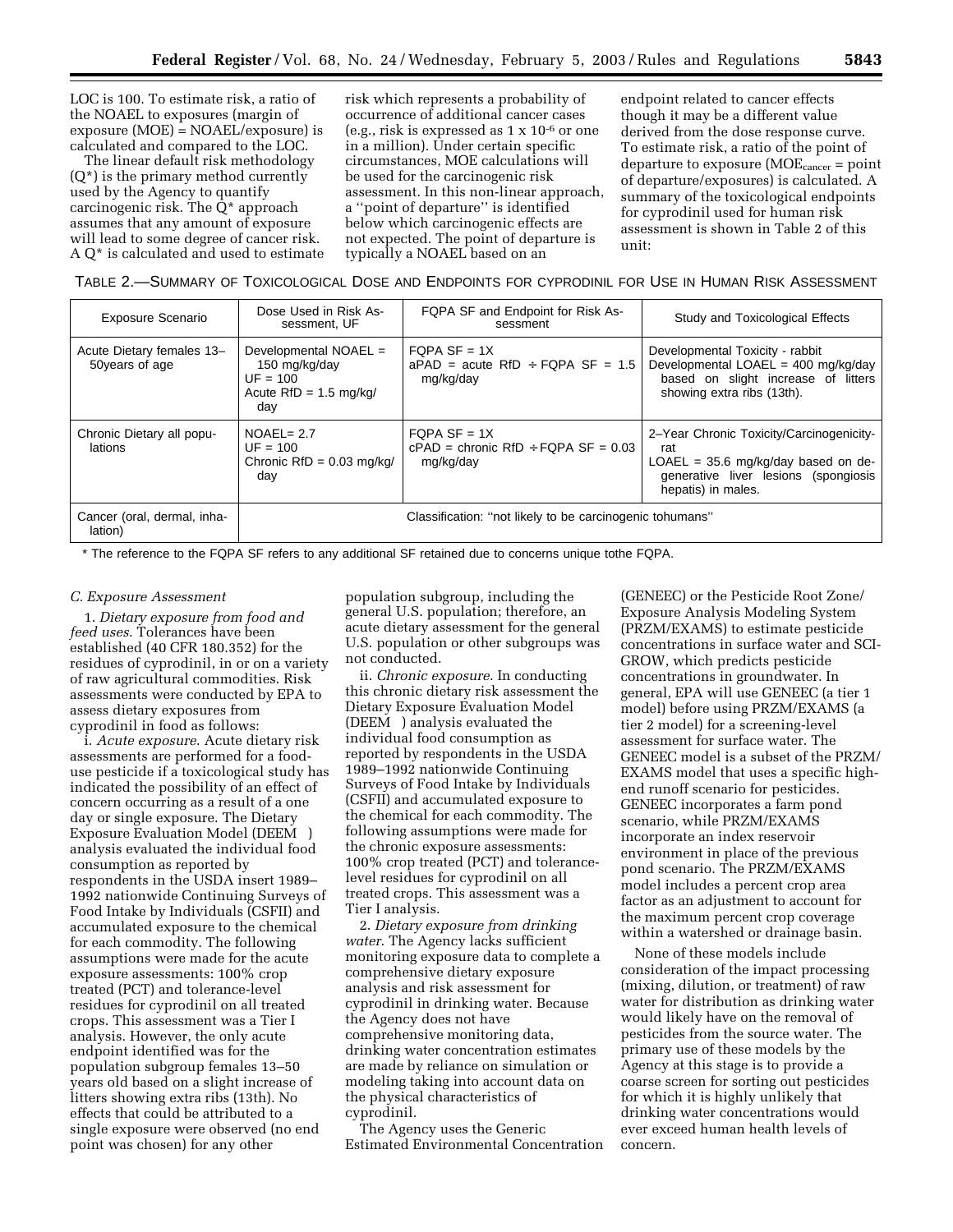Since the models used are considered to be screening tools in the risk assessment process, the Agency does not use estimated environmental concentrations (EECs) from these models to quantify drinking water exposure and risk as a percent of reference dose or percent of population adjusted dose. Instead, drinking water levels of comparison (DWLOCs) are calculated and used as a point of comparison against the model estimates of a pesticide's concentration in water. DWLOCs are theoretical upper limits on a pesticide's concentration in drinking water in light of total aggregate exposure to a pesticide in food, and from residential uses. Since DWLOCs address total aggregate exposure to cyprodinil they are further discussed in the aggregate risk sections below.

Based on the PRZM/EXAMS and SCI-GROW models the estimated environmental concentrations (EECs) of cyprodinil for acute exposures are estimated to be 32 parts per billion (ppb) for surface water and 0.04 ppb for ground water. The EECs for chronic exposures are estimated to be 6 ppb for surface water and 0.04 ppb for ground water.

3. *From non-dietary exposure*. The term ''residential exposure'' is used in this document to refer to nonoccupational, non-dietary exposure (e.g., for lawn and garden pest control, indoor pest control, termiticides, and flea and tick control on pets).

Cyprodinil is not registered for use on any sites that would result in residential exposure.

4. *Cumulative exposure to substances with a common mechanism of toxicity*. Section 408(b)(2)(D)(v) of the FFDCA requires that, when considering whether to establish, modify, or revoke a tolerance, the Agency consider ''available information'' concerning the cumulative effects of a particular pesticide's residues and ''other substances that have a common mechanism of toxicity.''

EPA does not have, at this time, available data to determine whether cyprodinil has a common mechanism of toxicity with other substances or how to include this pesticide in a cumulative risk assessment. Unlike other pesticides for which EPA has followed a cumulative risk approach based on a common mechanism of toxicity, cyprodinil does not appear to produce a toxic metabolite produced by other substances. For the purposes of this tolerance action, therefore, EPA has not assumed that cyprodinil has a common mechanism of toxicity with other substances. For information regarding EPA's efforts to determine which

chemicals have a common mechanism of toxicity and to evaluate the cumulative effects of such chemicals, see the final rule for Bifenthrin Pesticide Tolerances (62 FR 62961, November 26, 1997).

#### *D. Safety Factor for Infants and Children*

1.*In general*. Section 408 of the FFDCA provides that EPA shall apply an additional tenfold margin of safety for infants and children in the case of threshold effects to account for prenatal and postnatal toxicity and the completeness of the data base on toxicity and exposure unless EPA determines that a different margin of safety will be safe for infants and children. Margins of safety are incorporated into EPA risk assessments either directly through use of a MOE analysis or through using uncertainty (safety) factors in calculating a dose level that poses no appreciable risk to humans.

2. *Prenatal and postnatal sensitivity*. There is no evidence of increased susceptibility of rat or rabbit fetuses following*in utero* exposure in the developmental studies with cyprodinil. There is no evidence of increased susceptibility of young rats in the reproduction study with cyprodinil.

3. *Conclusion*. With the exception of missing 21/28–day dermal- toxicity and 28–day inhalation-toxicity studies in rats, there is a complete toxicity data base for cyprodinil and exposure data are complete or are estimated based on data that reasonably accounts for potential exposures. Since there are no residential uses for cyprodinil the only exposure route to infants and children is the oral route, for which the toxicity and exposure data base is complete. Therefore dermal and inhalationtoxicity studies, are not needed to assess risk to infants and children and EPA determined that the 10X safety factor to protect infants and children should be reduced to 1X.

The FQPA 10X safety factor is removed because:

• i. There are currently no registered or proposed residential(nonoccupational) uses of cyprodinil.

• ii. There was no evidence (qualitative or quantitative) of increased susceptibility in the developmental rat or rabbit study following *in utero* exposure or in the two-generation reproduction study following pre- or post-natal exposure.

• iii. There was also no evidence of a neurodevelopmental effect in the rat or rabbit developmental toxicity studies or in the rat two-generation reproductivetoxicity study.

• iv. There are no data deficiencies for pre- and/or post-natal exposure and hence there are no residual uncertainties.

• v. Food and drinking water exposure assessments will notunderestimate the potential exposure for all populations, including infants and children.

## *E. Aggregate Risks and Determination of Safety*

To estimate total aggregate exposure to a pesticide from food, drinking water, and residential uses, the Agency calculates DWLOCs which are used as a point of comparison against the model estimates of a pesticide's concentration in water (EECs). DWLOC values are not regulatory standards for drinking water. DWLOCs are theoretical upper limits on a pesticide's concentration in drinking water in light of total aggregate exposure to a pesticide in food and residential uses. In calculating a DWLOC, the Agency determines how much of the acceptable exposure (i.e., the PAD) is available for exposure through drinking water [e.g., allowable chronic water exposure (mg/kg/day) = cPAD - (average food + residential exposure)]. This allowable exposure through drinking water is used to calculate a DWLOC.

A DWLOC will vary depending on the toxic endpoint, drinking water consumption, and body weights. Default body weights and consumption values as used by the USEPA are used to calculate DWLOCs: 2 liter (L)/70 kg (adult male), 2L/60 kg (adult female), and 1L/10 kg (child). Default body weights and drinking water consumption values vary on an individual basis. This variation will be taken into account in more refined screening-level and quantitative drinking water exposure assessments. Different populations will have different DWLOCs. Generally, a DWLOC is calculated for each type of risk assessment used: Acute, short-term, intermediate-term, chronic, and cancer.

When EECs for surface water and groundwater are less than the calculated DWLOCs, EPA concludes with reasonable certainty that exposures to the pesticide in drinking water (when considered along with other sources of exposure for which EPA has reliable data) would not result in unacceptable levels of aggregate human health risk at this time. Because EPA considers the aggregate risk resulting from multiple exposure pathways associated with a pesticide's uses, levels of comparison in drinking water may vary as those uses change. If new uses are added in the future, EPA will reassess the potential impacts of residues of the pesticide in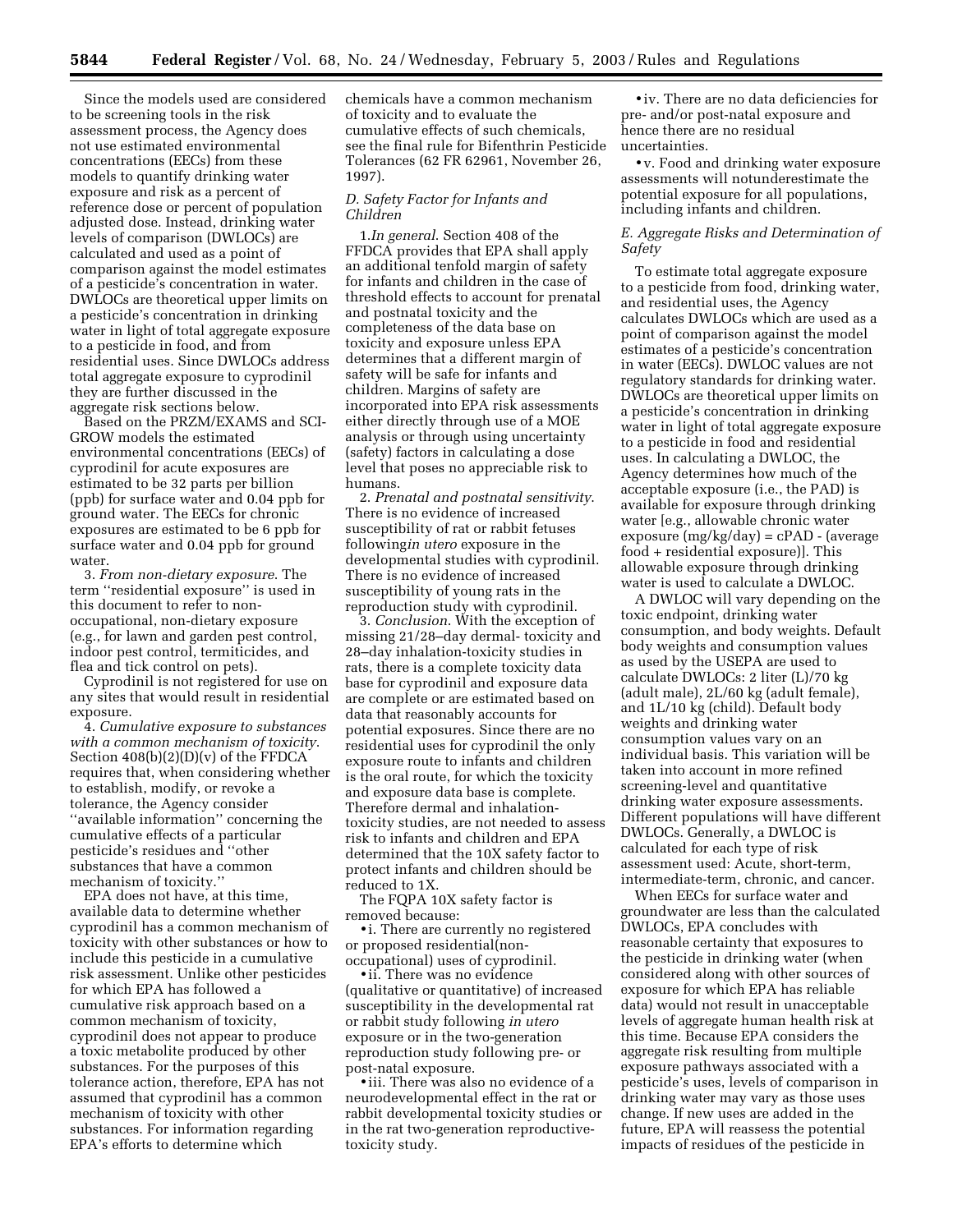drinking water as a part of the aggregate risk assessment process.

1. *Acute risk*. Using the exposure assumptions discussed in this unit for acute exposure, the acute dietary exposure from food to cyprodinil will occupy <1% of the aPAD for the

subpopulation females 13–50 years old, the only population for whom an effect attributable to an acute exposure could be observed. In addition, there is potential for acute dietary exposure to cyprodinil in drinking water. After

calculating DWLOCs and comparing them to the EECs for surface and ground water, EPA does not expect the aggregate exposure to exceed 100% of the aPAD, as shown in Table 3 of this unit:

| TABLE 3.- AGGREGATE RISK ASSESSMENT FOR ACUTE EXPOSURE TO CYPRODINIL |  |  |
|----------------------------------------------------------------------|--|--|
|----------------------------------------------------------------------|--|--|

| Population Subgroup     | aPAD (mg/<br>kg) | % aPAD<br>(Food) | Surface<br>Water EEC<br>(ppb) | Ground<br>Water EEC<br>(ppb) | Acute<br><b>DWLOC</b><br>(ppb) |
|-------------------------|------------------|------------------|-------------------------------|------------------------------|--------------------------------|
| Females 13-50 years old | 5.،              | $<$ 1.0          | 32                            | 0.04                         | 44,000                         |

2. *Chronic risk*.Using the exposure assumptions described in this unit for chronic exposure, EPA has concluded that exposure to cyprodinil from food will utilize 7.4% of the cPAD for the U.S. population, 24% of the cPAD for all infants (< 1 year old) and 22% of the

cPAD for children 1–6 years old. There are no residential uses for cyprodinil that result in chronic residential exposure to cyprodinil. Based the use pattern, chronic residential exposure to residues of cyprodinil is not expected. In addition, there is potential for

chronic dietary exposure to cyprodinil in drinking water. After calculating DWLOCs and comparing them to the EECs for surface and ground water, EPA does not expect the aggregate exposure to exceed 100% of the cPAD, as shown in Table 4 of this unit:

TABLE 4.— AGGREGATE RISK ASSESSMENT FOR CHRONIC (NON-CANCER) EXPOSURE TO CYPRODINIL

| Population Subgroup          | cPAD mg/<br>kg/day | % cPAD<br>(Food) | Surface<br>Water EEC<br>(ppb) | Ground<br>Water EEC<br>(ppb) | Chronic<br><b>DWLOC</b><br>(ppb) |
|------------------------------|--------------------|------------------|-------------------------------|------------------------------|----------------------------------|
| U.S. Population              | 0.03               | 7.4              | 6                             | 0.04                         | 970                              |
| All Infants $(< 1$ year old) | 0.03               | 24               | 6                             | 0.04                         | 230                              |
| Children 1-6 years old       | 0.03               | 22               | 6                             | 0.04                         | 230                              |
| Children 7-12 years old      | 0.03               | 9.1              | 6                             | 0.04                         | 270                              |
| Females 13-50years old       | 0.03               | 5.3              | 6                             | 0.04                         | 1,000                            |

3. *Short- and intermediate-term risk*. Short- and intermediate-term aggregate exposure take into account residential exposure plus chronic exposure to food and water (considered to be a background exposure level).

Cyprodinil is not registered for use on any sites that would result in residential exposure. Therefore, the aggregate risk is the sum of the risk from food and water, which do not exceed the Agency's level of concern.

5. *Aggregate cancer risk for U.S. population*. Cyprodinil has been classified as ''not likely to be carcinogenic in humans'' based on the results of a carcinogenicity study in mice and the combined chronic toxicity and carcinogenicity study in rats. Therefore, cyprodinil is not expected to pose a cancer risk to humans.

6. *Determination of safety*. Based on these risk assessments, EPA concludes that there is a reasonable certainty that no harm will result to the general population, and to infants and children from aggregate exposure to cyprodinil residues.

#### **IV. Other Considerations**

#### *A. Analytical Enforcement Methodology*

The results of Multiresidue Method testing of cyprodinil and its metabolite CGA–232449 have been forwarded to the Food and Drug Administration (FDA). Cyprodinil was tested according to the FDA Multiresidue protocols (Protocols C, D, and E), and acceptable recoveries were obtained for cyprodinil fortified in apples at 0.50 ppm using Protocol D. The petitioner is proposing the Method AG–631A as a tolerance enforcement method for residues of cyprodinil in/on the subject crops. This method, entitled ''Analytical Method for the Determination of Residues of CGA– 219417 in Crops by High Performance Liquid Chromatography With Column Switching,'' is a reissue of Methods AG– 631 and REM 141.01. The method includes confirmatory procedures using gas chromatography/nitrogen/ phosphorus detector (GC/NPD). The method has successfully undergone radiovalidation using 14C-labeled tomato samples and independent laboratory validation. In addition, the method has

been the subject of acceptable Agency petition method validations on stone fruits and almond nutmeat and hulls.

# *B. International Residue Limits*

There are no Mexican, Canadian or Codex maximum residue limits established for cyprodinil in/on caneberries, bushberries, pistachios and watercress, and thus no compatibility issues to be reconciled.

# *C. Conditions*

The Agency is requiring as conditions for registration the following:An acceptable 21/28–day dermal-toxicity study in rats (GLN 870.3200). A 28–day inhalation-toxicity study in rats (GLN 870.3465)

## **V. Conclusion**

Therefore, the tolerance is established for residues of cyprodinil on the caneberry subgroup at 10.0 ppm, watercress at 20 ppm, pistachio at 0.10 ppm and the bushberry subgroup, lingonberry, juneberry, and salal, at 3.0 ppm.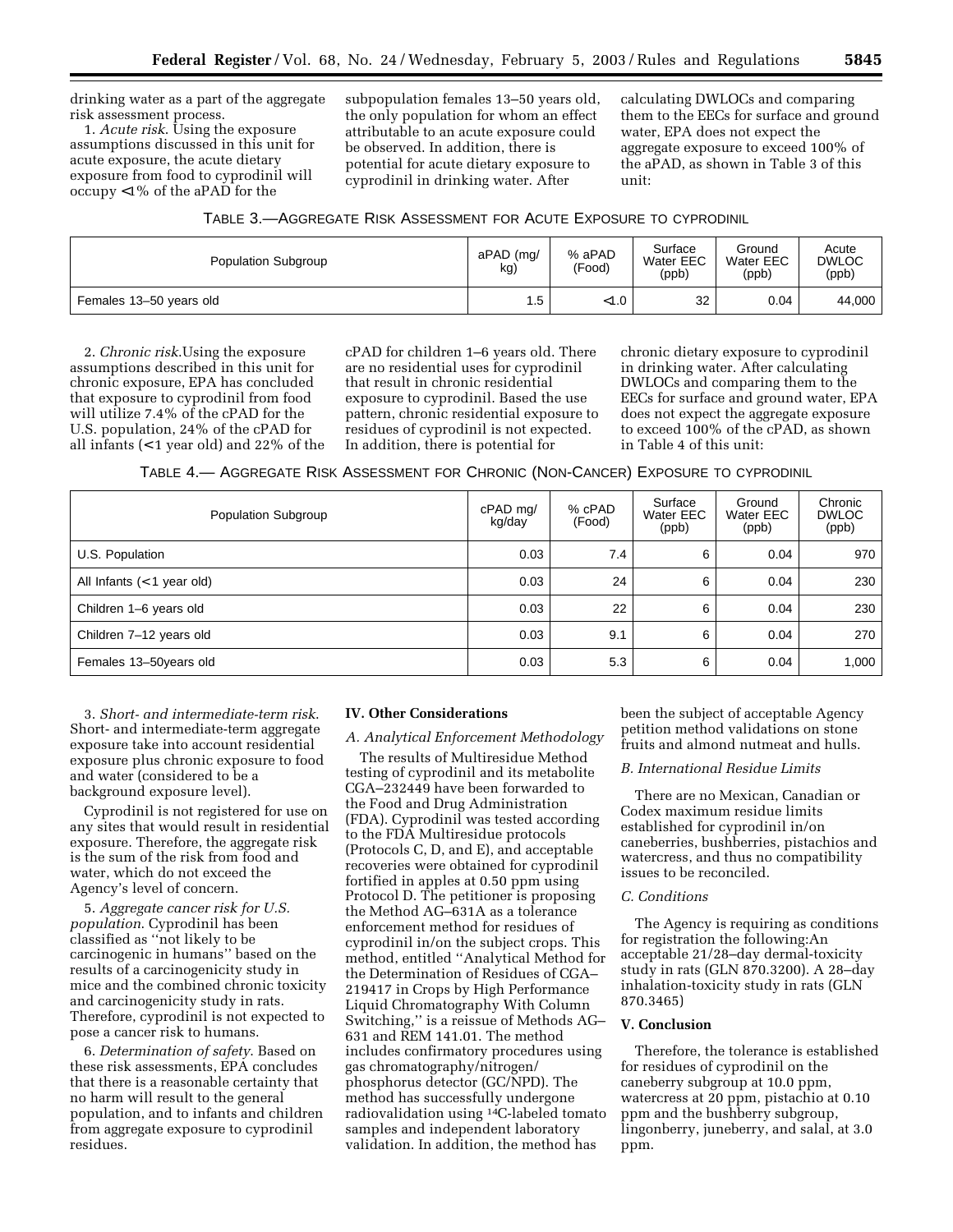#### **VI. Objections and Hearing Requests**

Under section 408(g) of the FFDCA, as amended by the FQPA, any person may file an objection to any aspect of this regulation and may also request a hearing on those objections. The EPA procedural regulations which govern the submission of objections and requests for hearings appear in 40 CFR part 178. Although the procedures in those regulations require some modification to reflect the amendments made to the FFDCA by the FQPA, EPA will continue to use those procedures, with appropriate adjustments, until the necessary modifications can be made. The new section 408(g) of the FFDCA provides essentially the same process for persons to ''object'' to a regulation for an exemption from the requirement of a tolerance issued by EPA under new section 408(d) of FFDCA, as was provided in the old sections 408 and 409 of the FFDCA. However, the period for filing objections is now 60 days, rather than 30 days.

## *A. What Do I Need to Do to File an Objection or Request a Hearing?*

You must file your objection or request a hearing on this regulation in accordance with the instructions provided in this unit and in 40 CFR part 178. To ensure proper receipt by EPA, you must identify docket ID number –OPP–2002–0344 in the subject line on the first page of your submission. All requests must be in writing, and must be mailed or delivered to the Hearing Clerk on or before April 7, 2003.

1. *Filing the request*. Your objection must specify the specific provisions in the regulation that you object to, and the grounds for the objections (40 CFR 178.25). If a hearing is requested, the objections must include a statement of the factual issues(s) on which a hearing is requested, the requestor's contentions on such issues, and a summary of any evidence relied upon by the objector (40 CFR 178.27). Information submitted in connection with an objection or hearing request may be claimed confidential by marking any part or all of that information as CBI. Information so marked will not be disclosed except in accordance with procedures set forth in 40 CFR part 2. A copy of the information that does not contain CBI must be submitted for inclusion in the public record. Information not marked confidential may be disclosed publicly by EPA without prior notice.

Mail your written request to: Office of the Hearing Clerk (1900C), Environmental Protection Agency, 1200 Pennsylvania Ave., NW., Washington, DC 20460–0001. You may also deliver

your request to the Office of the Hearing Clerk in Rm.104, Crystal Mall #2, 1921 Jefferson Davis Hwy., Arlington, VA. The Office of the Hearing Clerk is open from 8 a.m. to 4 p.m., Monday through Friday, excluding legal holidays. The telephone number for the Office of the Hearing Clerk is (703) 603–0061.

2. *Tolerance fee payment*. If you file an objection or request a hearing, you must also pay the fee prescribed by 40 CFR 180.33(i) or request a waiver of that fee pursuant to 40 CFR 180.33(m). You must mail the fee to: EPA Headquarters Accounting Operations Branch, Office of Pesticide Programs, P.O. Box 360277M, Pittsburgh, PA 15251. Please identify the fee submission by labeling it ''Tolerance Petition Fees.''

EPA is authorized to waive any fee requirement ''when in the judgement of the Administrator such a waiver or refund is equitable and not contrary to the purpose of this subsection.'' For additional information regarding the waiver of these fees, you may contact James Tompkins by phone at (703) 305– 5697, by e-mail at

*tompkins.jim@epa.gov*, or by mailing a request for information to Mr. Tompkins at Registration Division (7505C), Office of Pesticide Programs, Environmental Protection Agency, 1200 Pennsylvania Ave., NW., Washington, DC 20460– 0001.

If you would like to request a waiver of the tolerance objection fees, you must mail your request for such a waiver to: James Hollins, Information Resources and Services Division (7502C), Office of Pesticide Programs, Environmental Protection Agency, 1200 Pennsylvania Ave., NW., Washington, DC 20460– 0001.

3. *Copies for the Docket*. In addition to filing an objection or hearing request with the Hearing Clerk as described in Unit VI.A., you should also send a copy of your request to the PIRIB for its inclusion in the official record that is described in Unit I.B.1. Mail your copies, identified by docket ID number OPP–2002–0344, to: Public Information and Records Integrity Branch, Information Resources and Services Division (7502C), Office of Pesticide Programs, Environmental Protection Agency, 1200 Pennsylvania Ave., NW., Washington, DC 20460–0001. In person or by courier, bring a copy to the location of the PIRIB described in Unit I.B.1. You may also send an electronic copy of your request via e-mail to: *oppdocket@epa.gov*. Please use an ASCII file format and avoid the use of special characters and any form of encryption. Copies of electronic objections and hearing requests will also be accepted on disks in WordPerfect 6.1/8.0 or

ASCII file format. Do not include any CBI in your electronic copy. You may also submit an electronic copy of your request at many Federal Depository Libraries.

## *B. When Will the Agency Grant a Request for a Hearing?*

A request for a hearing will be granted if the Administrator determines that the material submitted shows the following: There is a genuine and substantial issue of fact; there is a reasonable possibility that available evidence identified by the requestor would, if established resolve one or more of such issues in favor of the requestor, taking into account uncontested claims or facts to the contrary; and resolution of the factual issues(s) in the manner sought by the requestor would be adequate to justify the action requested (40 CFR 178.32).

## **VII. Statutory and Executive Order Reviews**

This final rule establishes a tolerance under section 408(d) of the FFDCA in response to a petition submitted to the Agency. The Office of Management and Budget (OMB) has exempted these types of actions from review under Executive Order 12866, entitled *Regulatory Planning and Review* (58 FR 51735, October 4, 1993). Because this rule has been exempted from review under Executive Order 12866 due to its lack of significance, this rule is not subject to Executive Order 13211, *Actions Concerning Regulations That Significantly Affect Energy Supply, Distribution, or Use* (66 FR 28355, May 22, 2001). This final rule does not contain any information collections subject to OMB approval under the Paperwork Reduction Act (PRA), 44 U.S.C. 3501 *et seq.*, or impose any enforceable duty or contain any unfunded mandate as described under Title II of the Unfunded Mandates Reform Act of 1995 (UMRA) (Public Law 104–4). Nor does it require any special considerations under Executive Order 12898, entitled *Federal Actions to Address Environmental Justice in Minority Populations and Low-Income Populations* (59 FR 7629, February 16, 1994); or OMB review or any Agency action under Executive Order 13045, entitled *Protection of Children from Environmental Health Risks and Safety Risks* (62 FR 19885, April 23, 1997). This action does not involve any technical standards that would require Agency consideration of voluntary consensus standards pursuant to section 12(d) of the National Technology Transfer and Advancement Act of 1995 (NTTAA), Public Law 104–113, section 12(d) (15 U.S.C. 272 note). Since